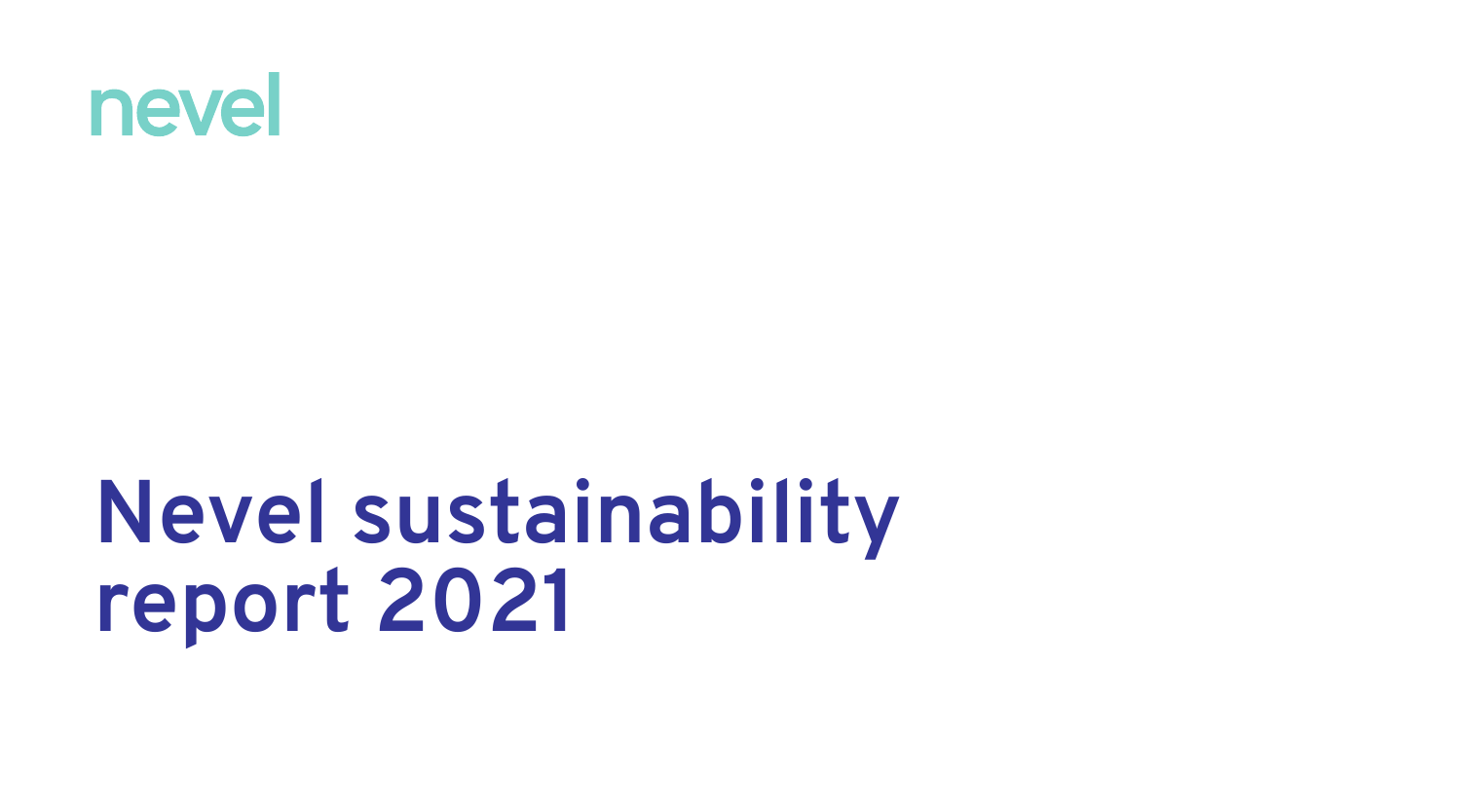# **Table of Contents**

| <b>INTRODUCTION</b> |                                                              | 3  |
|---------------------|--------------------------------------------------------------|----|
| 1.1                 | Company and report background, 2021 highlights, and strategy | 3  |
|                     |                                                              |    |
|                     | 2 NEVEL SUSTAINABILITY PROGRAMME                             |    |
| 2.1                 | Description of the framework                                 |    |
| 2.2                 | Environmental responsibility                                 | 8  |
| 2.3                 | Social responsibility                                        | 15 |
| 2.4                 | Governance                                                   |    |
|                     |                                                              |    |

### **3 REPORTING PRINCIPLES AND GRI 18**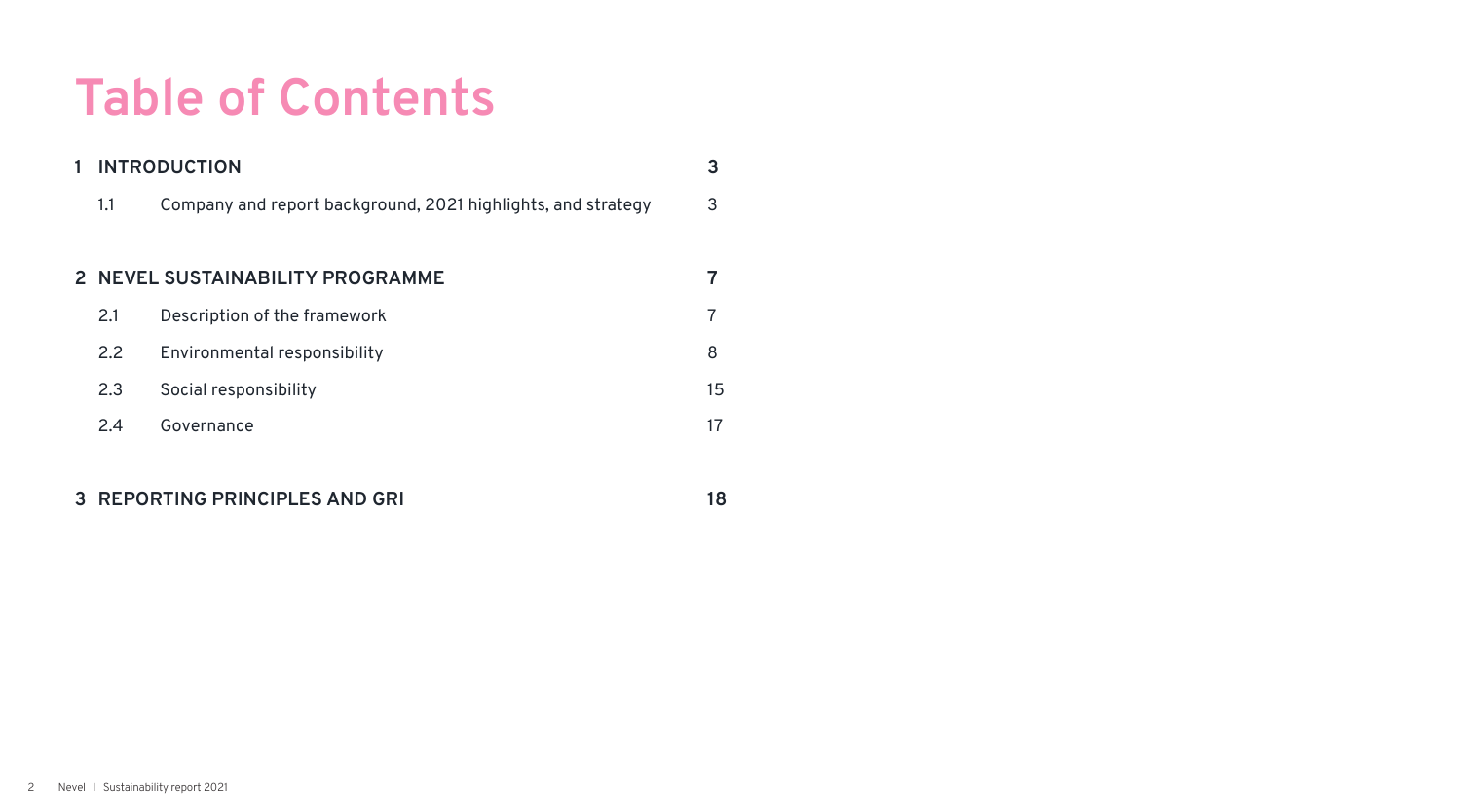# **1 Introduction**

### **1.1 COMPANY AND REPORT BACKGROUND, 2021 HIGHLIGHTS, AND STRATEGY**

#### **1.1.1 COMPANY BACKGROUND**

Nevel is a utility infrastructure company offering advanced industrial and municipal infrastructure solutions that are future-proof and fit for customers' purposes. Nevel operates more than 130 energy production sites and manages over 40 district heating networks. The company is headquartered in Vantaa, Finland and its annual turnover is approximately EUR 100 million. At the end of 2021, Nevel employed 150 experts in Finland, Sweden and Estonia. We are committed to a climate-positive future, driving societal impact by co-creating local circular economies and powering transformation to carbon-neutral energy production. Nevel provides industries, municipalities, real-estate businesses and households with solutions for carbon neutrality, enhancing living standards and competitiveness.

#### **1.1.2 REPORT BACKGROUND AND MATERIALITY ASSESSMENT**

Nevel's 2021 sustainability report provides an overview of key events and performance across all markets where the company operates. The report references disclosures from the Global

Reporting Initiative (GRI) topic-specific standards presented at the end of the report as well as from the UN Sustainable Development Goals. The report is approved by the Board of Directors and published annually during the first half of the year on Nevel's website and social media channels. As this is Nevel's first sustainability report, possible restatements (calculations, entities) will be specified in future reports. The report has not been externally audited. The key contact for the report is Nevel's Director of Sustainability.

To create a strong basis and meaningful focus for our future sustainability work, Nevel conducted a materiality assessment during 2021. The assessment guides our sustainability work and actions to ensure that they meet stakeholder expectations. The assessment was based on external and internal background studies and surveys conducted in cooperation with independent partners Futurelab, Gaia Consulting and Ramboll.

The customer study focused on identifying customer expectations in terms of daily actions

and co-operation. The study consisted of 28 customer interviews with municipal and private district heating customers in Finland and Sweden. The internal employee assessments focused on identifying the most important sustainability and safety topics as well as improvement opportunities. Around 150 responses and inputs were provided for the surveys and interviews. Overall, customers emphasised a focus on strategic partnerships, resource efficiency and decreasing carbon emissions, while employees focused on safety issues in particular. According to the studies, Nevel has a good foundation for creating a systematic approach to sustainability.

Based on the findings, Nevel's experts crystallised the company's sustainability vision and the key ESG topics. Three main sustainability themes were identified:

- High-quality health and safety culture
- Transition to carbon-neutral energy production
- Co-creation of local circular economies

# Nevel operates more than **130** energy production sites and manages over **40** district heating networks. The company is headquartered in Vantaa, Finland and its annual turnover is approximately EUR **100** million.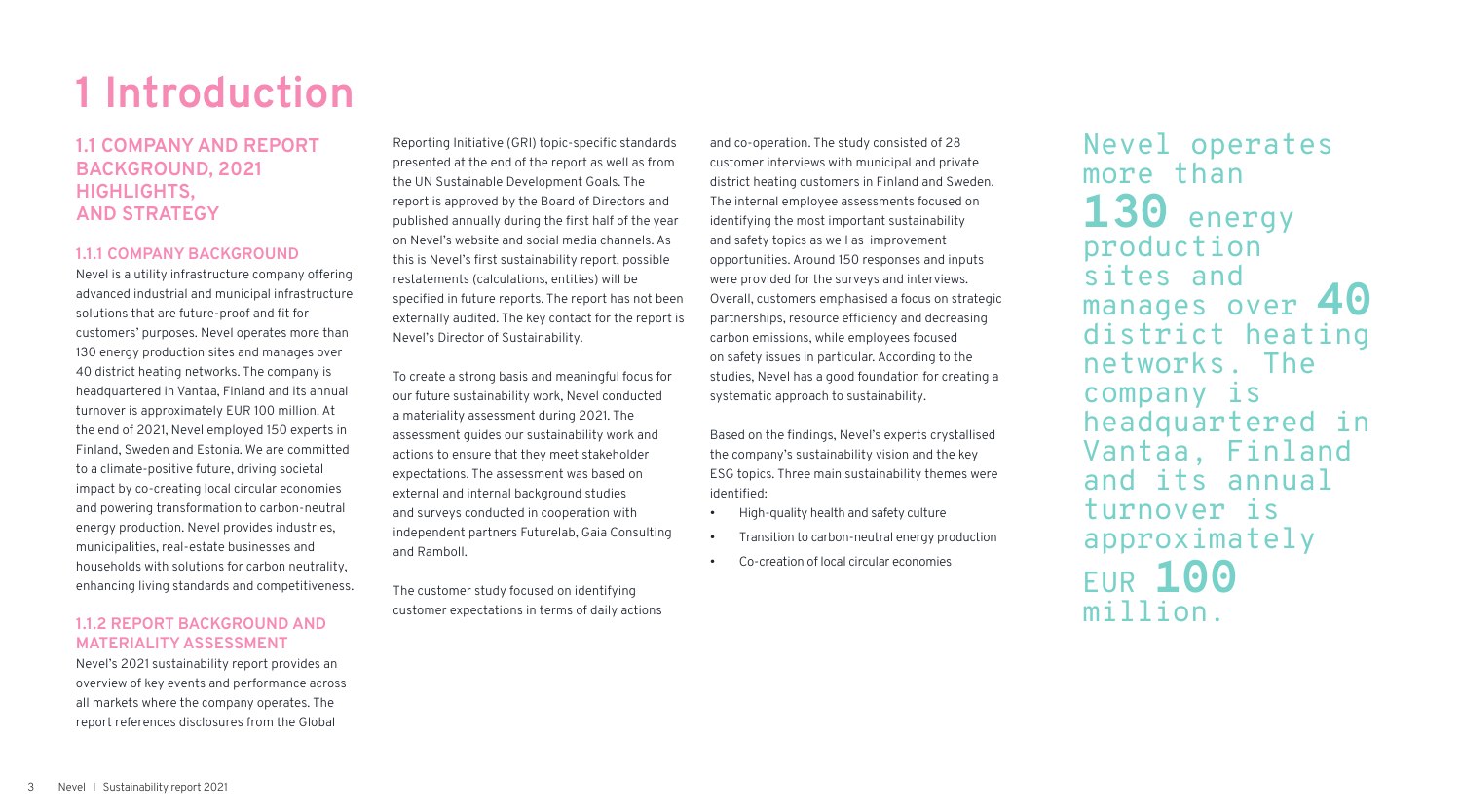We aim to integrate these sustainability themes into our strategy and business operations. Nevel's ESG targets and procedures are followed-up by PwC in connection with the Ardian ESG compliance programme. In accordance with the stakeholder expectations and regulatory compliance, Nevel's sustainability work is based on high business ethics, transparent and accountable governance, proactive dialogue with local communities and state-of-the-art risk management to ensure compliance for our business and our operations.

#### **1.1.3 2021 HIGHLIGHTS**

In January 2021, Nevel ownership was transferred to Ardian Infrastructure, a world-leading private investment house. The change in ownership strengthened Nevel's efforts to drive the development of utility infrastructure initiatives for industries and municipalities. Ardian ownership provides an opportunity to accelerate these efforts and explore new business opportunities with a strong focus on sustainability and its impact.

Nevel's strategy continues to focus on building advanced district heating networks, accelerating growth, exploring new business within industrial infrastructure and strengthening its presence in all markets that the company operates in. To support these strategic targets, 30 new employees were recruited during 2021.

Environmental, social and governance (ESG) matters are at the top of Nevel's agenda, and sustainability is a key business driver. In 2021 a sustainability programme was launched to provide a focus across the organisation on a green transition and a climate-positive future. Specific ambition levels and targets were set for safety. becoming fossil emission-free in our own energy production and supporting customers' ambitions towards decarbonisation.

The most significant sustainability-related events of 2021 were the achievement of our targets for renewable energy (75%) and decreasing Scope 1 CO<sub>2</sub> emissions by 35% as well as the installation of five flue gas condensers in Finland and one in Sweden to enable more sustainable energy production. Plant conversions in the Finnish towns of Forssa and Lieksa were performed to enable switching from peat to biofuels. In addition, during 2021 Nevel progressed significantly in terms of making health and safety a priority, performing a record number of safety and environmental observations during the year. The company also implemented a code of conduct, which has been integrated into its procurement criteria and process. Finally, a record 91% response rate was achieved in the Great Place to Work Trust Index employee survey, which helps quantify our company culture and increases employee engagement.

"In 2021 a sustainability programme was launched to provide a focus across the organisation on a **green transition and a climatepositive future."**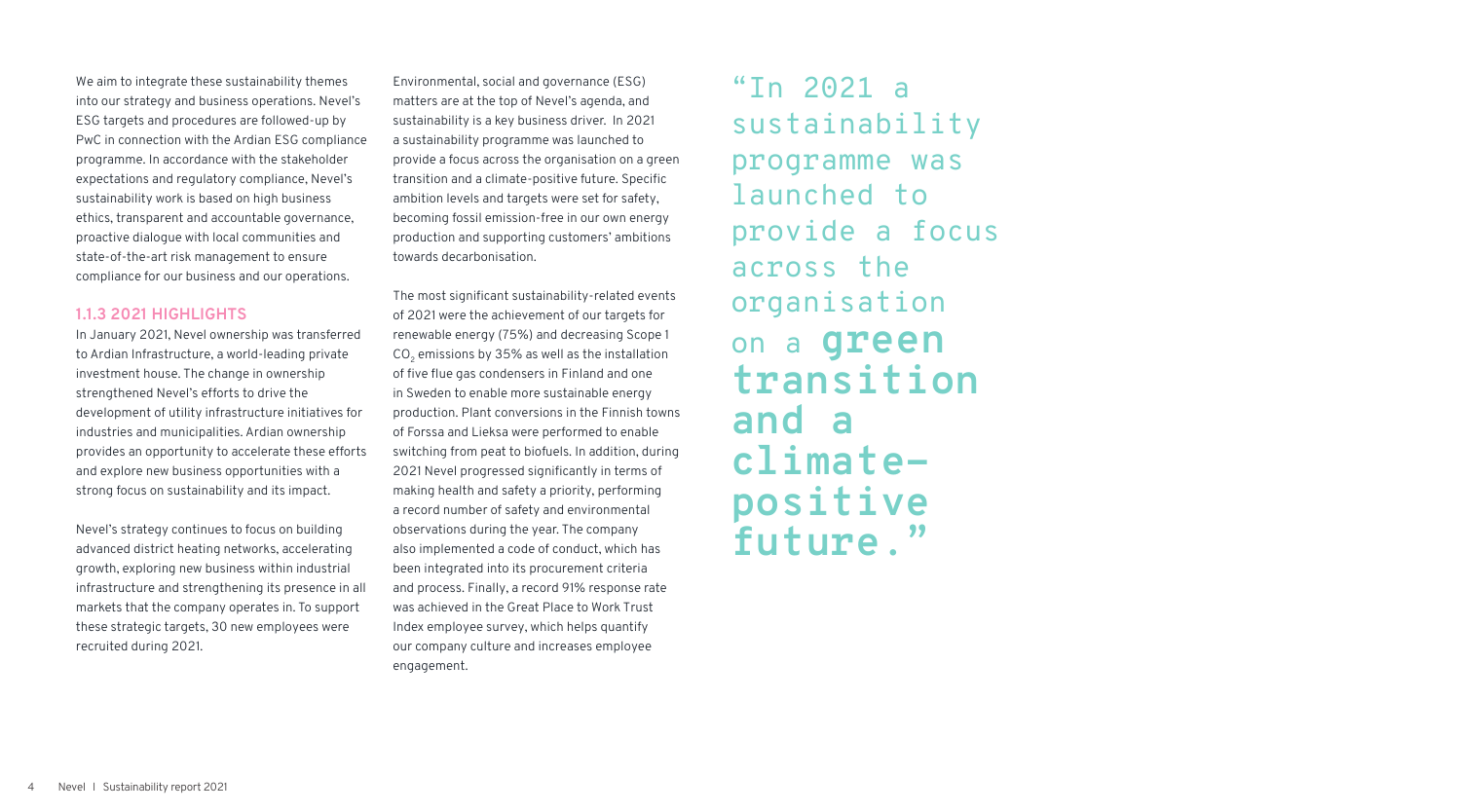#### **1.1.4 CEO'S REVIEW**

#### **Nevel is a sustainability and a growth company**

At Nevel, we put ESG and safety first. The core of our strategy goes beyond just producing energy and heat. We see our role as building local circular economies for our customers and supporting their decarbonisation ambitions as a partner. With this approach, we are realising our vision: working for a green transition and a climate-positive future.

Working in a heavily process-focused environment and delivering services for our customers always starts from a health and safety perspective. Promoting wellbeing at work involves both employer and employees. Nevel is committed to ensuring good management practices, fair treatment of employees and a healthy and safe working environment. Our safety agenda is based on the principle of achieving zero injuries and our focus is on preventive safety measures. Safety assessments, walks, audits, observations and discussions are part of our everyday work and embedded into our way of working as a learning organisation. We need to improve our safety practices every day to prevent injuries and to ensure our employees, customers and partners can go home safely.

In 2021, due to the ongoing global pandemic, we continued strict measures to ensure the availability of energy for all our customers, maintain business continuity and secure the health and safety of our own employees and those of our suppliers. The pandemic presented challenges for all of us, so I would like to express my sincere thanks to all our employees, customers and partners for the dedication and effort they have shown during this difficult time.

Ardian's ownership and investment capability provides significant growth opportunities for Nevel, and we now have the capability and resources to explore new initiatives and strengthen our presence across all the markets in which we operate. One of our greatest assets is our employees, and in 2021 we welcomed 30 new team members to the company. In the midst of the energy market transformation and tightening climate-related targets, our customers are seeking solutions that enable efficient and optimal use of resources as well as predictability in complex operating environments. We help customers streamline their energy production and management of side streams to achieve their carbon neutrality targets. In the coming years Nevel aims to invest in municipal and industrial infrastructure in the Nordics, including scaling up the offering of heat supply as a service to industrial customers and creating long-term partnerships

with municipalities. We have made a good start and are well-prepared to play a key role in the transformation towards a carbon-neutral society.

The war started by Russia in Ukraine, which began in early 2022, has shocked us all greatly. The war has significant consequences for the energy sector and the economy as a whole, and businesses and individuals alike are once again dealing with increased uncertainty. Despite the challenging circumstances Nevel is able to ensure heat and energy supply and we forsee no immediate supply challenges. We are taking measures to ensure continued access to energy and continuously assessing the potential and actual impacts of the war. As a business we have provided support to the people of Ukraine via UNICEF. Work continues with our partners and customers to tackle the crisis.

Despite the current circumstances, I would like to thank all our employees, partners and customers for tackling the challenges we have all faced and for making 2021 a fruitful year.

**Thomas Luther, CEO**



"One of our greatest assets is our employees, and in 2021 we welcomed **30** new team members to the company."

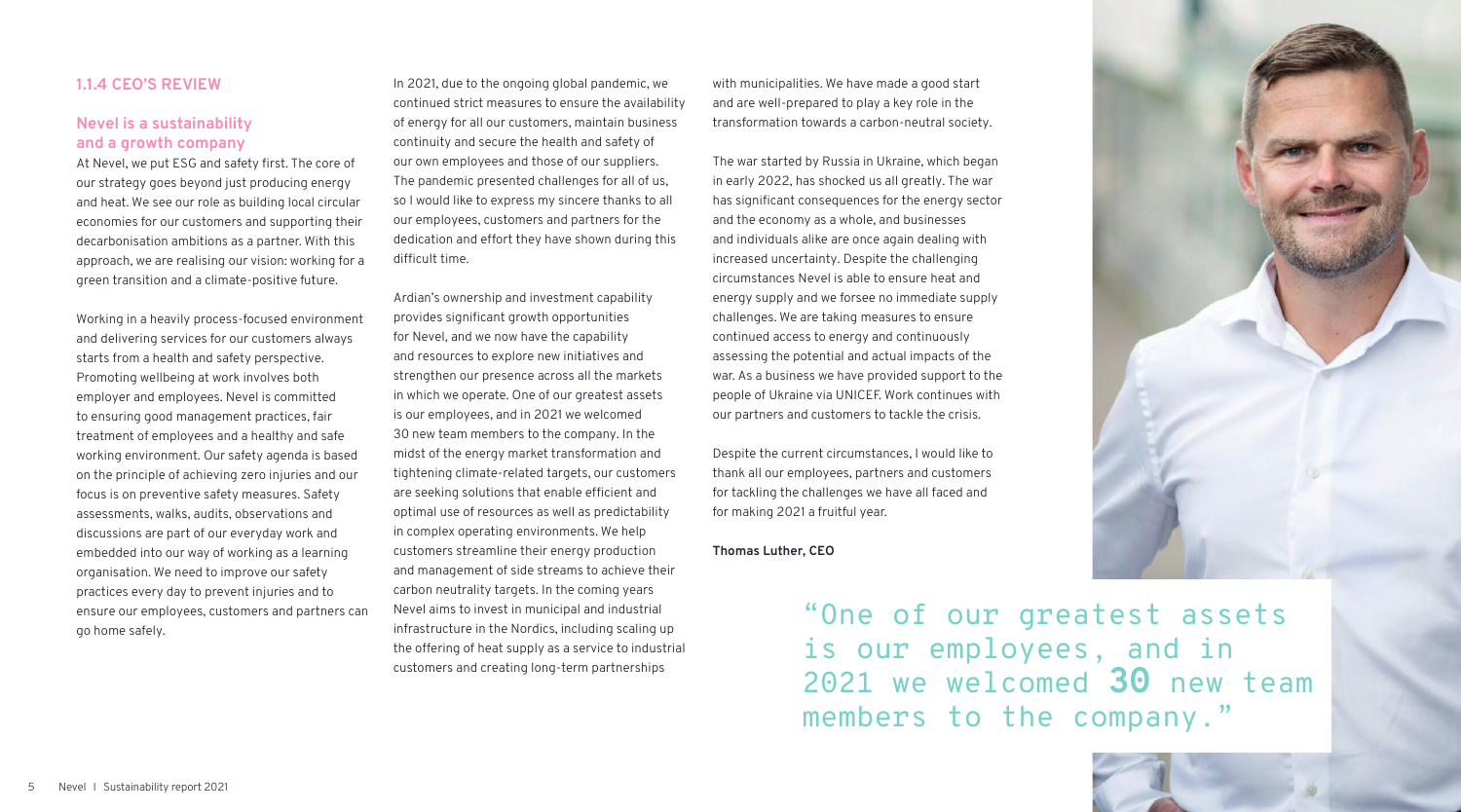#### **1.1.5 STRATEGY**

Changes in the market environment and targets focused on carbon neutrality have put companies under pressure to find new opportunities to drive the transition towards new ways of working and new solutions. The systematic development of energy, material and information flows provides opportunities that benefit society as a whole.

#### **The key focus areas of Nevel strategy are to:**

- build next-level district heating for example by enhancing operations, customer experience and sustainability – and drive growth both organically and via acquisitions
- accelerate growth and explore new business within industrial infrastructure and
- strengthen our presence in the Nordics and Baltics.

We strengthen our leading position and expertise in digitalising energy-production assets with our advanced remote operations and maintenance platform. Nevel aims to invest in municipal and industrial infrastructure in the Nordics, including scaling up the offering of heat supply as a service to industrial customers and in creating long-term partnerships with municipalities.

#### **Cooperation with stakeholders**

#### **Employees**

Nevel is part of the Great Place To Work (GPTW) employee programme through its annual Trust Index employee survey. In 2021 the response rate

"In 2021 the response rate for our GPTW Trust Index survey was a record **91%**. The programme helps quantify our company culture and increase employee engagement."

for our GPTW Trust Index survey was a record 91%. The programme helps quantify our company culture and increase employee engagement. In 2021, employee sustainability and safety assessments were conducted to gain insights into Nevel's ESG performance and agenda. In addition to employee surveys, regular employee meetings are conducted, including occupational health and safety forums and development discussions, which provide a platform for managing individual targets and performance.

#### **Customers**

Nevel works together with industrial and municipal customers to create transformation roadmaps towards carbon neutrality. In an uncertain environment, we help our customers minimise risks by investing in infrastructure and advising them on fit-for-purpose solutions. With our experience and our advanced digitalisation capabilities we create economies of scale in the operation and development of reliable and secure utility infrastructure. Our services enable our customers to focus on their core business. Our customer base includes real-estate and district-heating customers, who have access to our customer service support and online portal. For industrial customers our cooperation model provides transparency and supports the co-creation of solutions.

#### **Suppliers and subcontractors**

Together with approximately 2,000 suppliers and subcontractors, Nevel aims to build partnerships

that are focused on transparency, safety, security of supply and a sustainable value chain. In addition to quality and price, our criteria include operational ethics, which concern our suppliers and subcontractors as well as all employees in the supply value chain. During 2021, Nevel renewed its fuel-sourcing practices. We also published our supplier code of conduct, which is part of all new supplier agreements.

#### **Owners**

Nevel is owned by an investment fund managed by Ardian, a world-leading private investment house. Ardian's ownership provides significant growth opportunities for Nevel and allows the company to explore new initiatives, expand its sustainability impact, and strengthen its presence across all the markets in which it operates. Nevel's governance model supports the maintenance and promotion of high-quality decision making and leadership. The governance structure includes committees as preparatory bodies for the Board of Directors and allows transparency and cooperation with operative management.

#### **Other stakeholders**

Nevel works in close cooperation with municipalities, planning optimal transformation paths towards a resource-efficient future, covering areas such as municipal infrastructure operating models and potential investment models. With authorities, we build open dialogue and cooperation. Nevel is an active member of Finnish Energy and Fossil Free Sweden.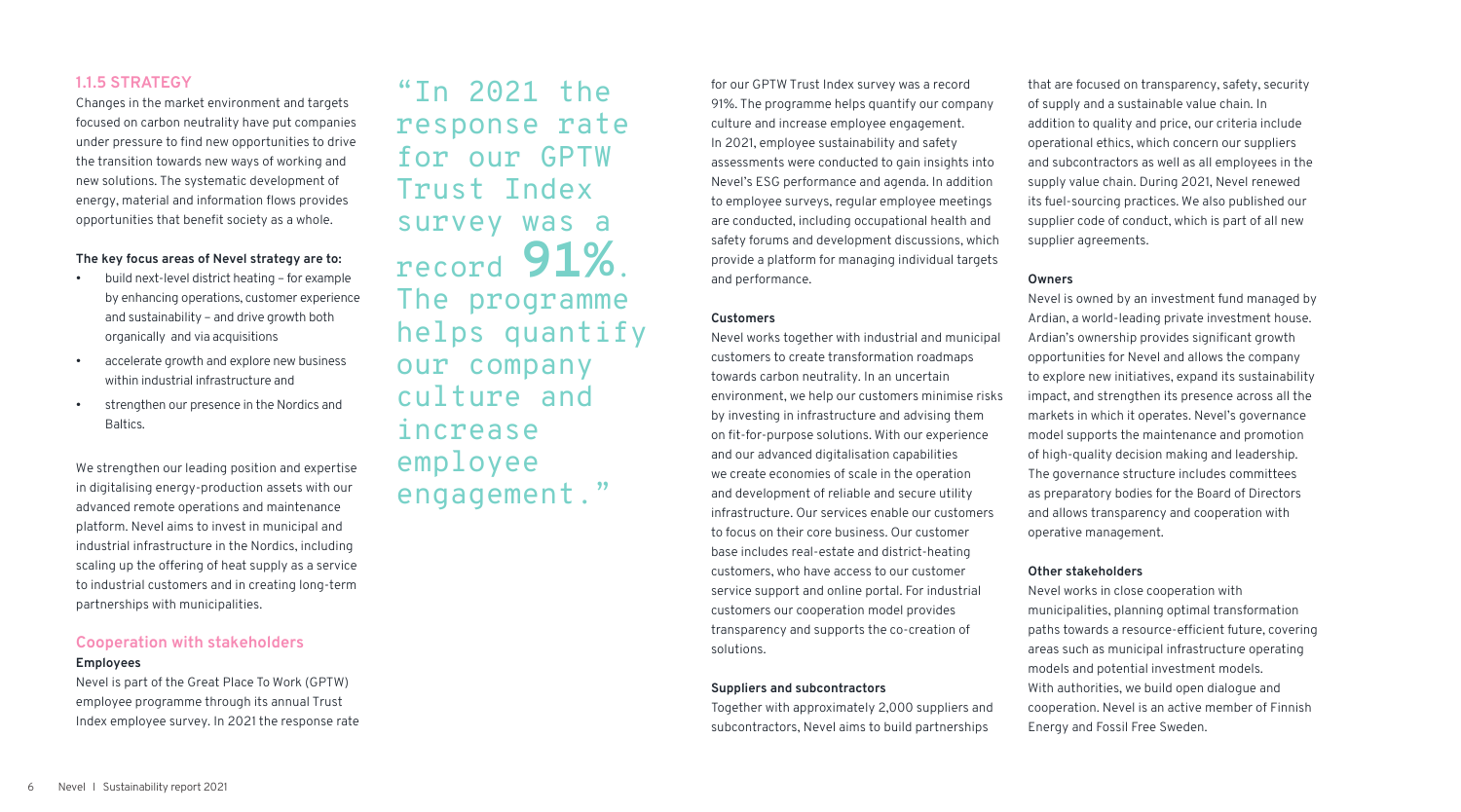# **2 Nevel sustainability programme**

#### **2.1. DESCRIPTION OF THE FRAMEWORK**

At Nevel, sustainability is the key driver for our entire business and is embedded in Nevel's key strategy focus areas. We believe it enhances safety and wellbeing as well as builds a competitive edge for us and our stakeholders. We are committed to building a green transition and a climate-positive future where people, communities and businesses can prosper. We drive this change through our sustainability approach, which is based on three focus areas:

#### **1. Co-creating local circular economies**

We are committed to co-creating and promoting reliable and secure local circular economies together with our customers and partners. This includes working together with local communities and industries to increase understanding of circular economy concepts and biodiversity. We build and innovate new concepts that enable a technology-neutral transition to carbon-neutral operations and increase the share of side streams used. We work together with biofuel suppliers, ensuring sustainable practices. We use residual wood that is fit for purpose.

#### **2. Driving transformation to fossil-free energy production by 2030**

We are committed to becoming fossil free in our own energy production by 2030 and supporting our customers' technology-neutral transition towards CO<sub>2</sub> neutrality. We invest in renewable energy, modernising heating plants and district heating networks, optimising energy use, minimising use of fuel and keeping flue gas residual oxygen levels to a minimum.

#### **3. Building a strong safety culture and sustainable and transparent corporate citizenship**

We are committed to building a culture that provides a safe, healthy working environment for us, our customers and our partners. We have high ethics and transparent, accountable governance, strive for proactive dialogue with local communities and follow state-ofthe-art risk management practices to ensure compliance for our business and our operations. We ensure the security of energy supply.

Sustainability is the responsibility of all Nevel employees. We expect everyone to act responsibly and to follow our code of conduct. The role of Nevel's ESG organisation is to support the business in ESG practices; develop standards, coordinate and develop practices to increase safety, improve wellbeing and ensure compliance; and enhance the economic, social and environmental impact of the company's operations.

#### **The UN 2030 Agenda for Sustainable Development guides our way**

The United Nations 2030 Agenda for Sustainable Development, adopted by all United Nations member states in 2015, provides a shared vision for global sustainability. Nevel is committed to advancing the implementation of the UN Sustainable Development Goals. In our core business we focus especially on the following goals: 7 – Affordable and Clean Energy; 8 –Decent Work and Economic Growth; 9 – Industry, Innovation and Infrastructure; 12 – Responsible Consumption and Production; and 15 – Life on Land.



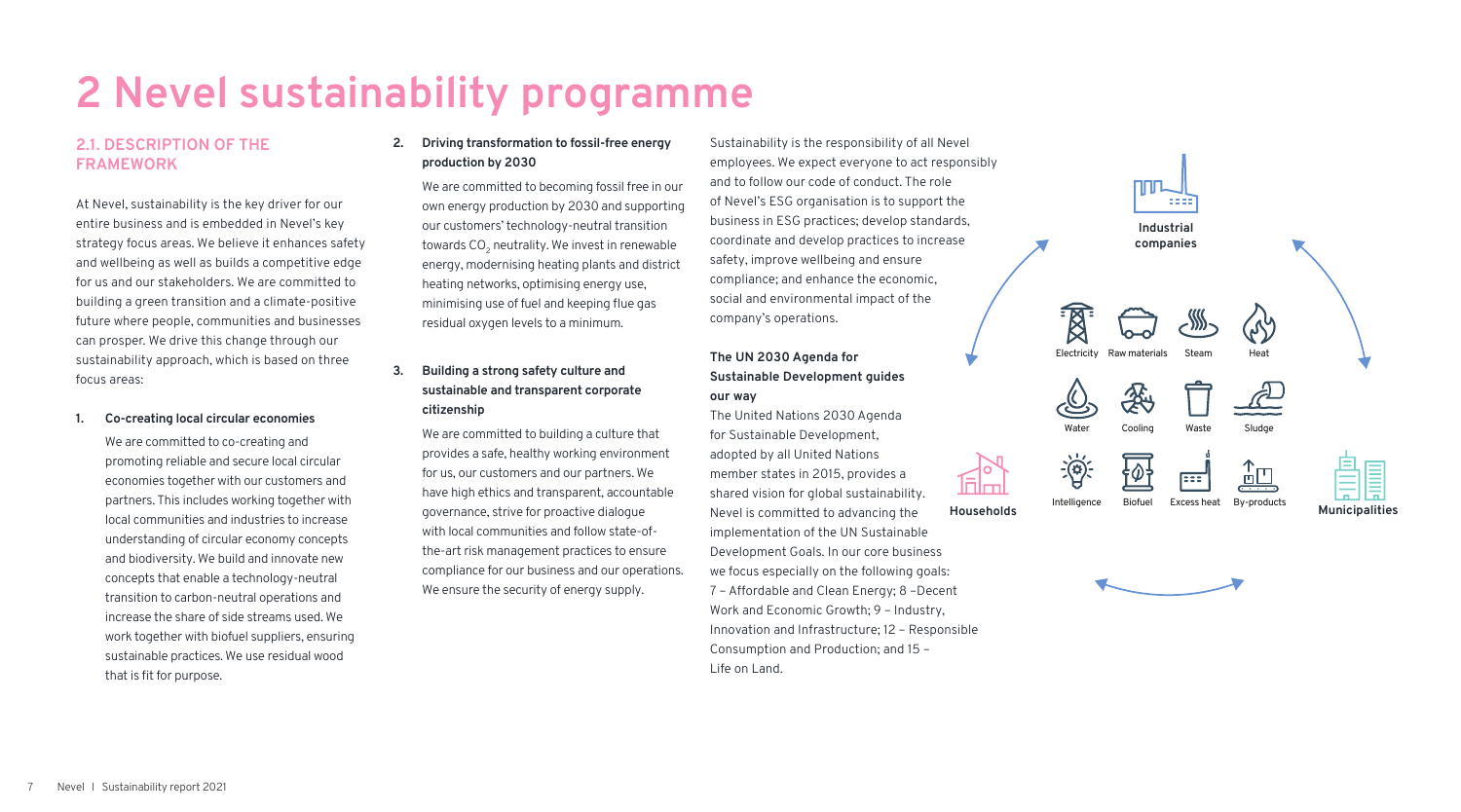### **2.2 ENVIRONMENTAL RESPONSIBILITY**

Operating in European Union member states, Nevel supports the EU goals that aim to transform the EU into a resource-efficient, green and competitive low-carbon economy by 2050. Our environmental ways of working are based on the UN Sustainable Development Goals 7, 9, 12 and 15, and we work to achieve sustainable management and efficient use of natural resources. We continuously seek ways to improve our business to reduce emissions and minimise waste.

#### **Nevel decarbonisation roadmap**

As we work towards achieving a climate-positive future, the path towards decarbonisation includes significant development stages. In the first stage the focus is on phasing out fossil fuels and replacing them with renewables as well as the utilisation of side streams and heat recovery. In the second stage the focus is on implementing non-combustion solutions and power to heat. In the third stage the focus is on investigating new technologies. The direction is towards a well-balanced energy system that uses a mix of different technologies. Through its own energy production Nevel provides district heating and energy to real estate customers, households and businesses, and provides advanced utility infrastructure services for industrial companies. Decisions regarding investments in energy sources used for industrial companies are taken by customers.

#### **2.2.1 SUSTAINABLE DEVELOPMENT GOALS**

#### **2.2.1.1 SDG 7 – Affordable and Clean Energy**

To advance this goal our target is to become fossil free in our own energy production by 2030. We are transitioning from fossil fuels to bioenergy, from biofuels to non-combustion and towards the use of electricity. A transformation roadmap with determined sub-targets has been created.

A just transition means that the transformation towards decarbonisation takes into consideration social, economic and environmental impacts and aims to minimise the negative side effects that the transformation may create. We drive transformation in all municipalities where Nevel is present, not only the biggest cities.

#### **2.2.1.2 SDG 9 – Industry, Innovation and Infrastructure**

Nevel works together with industrial and municipal customers to create transformation roadmaps towards carbon neutrality. This work includes developing and innovating advanced utility infrastructure concepts and implementing and running the required infrastructure for energy, material and information flows. To make infrastructures more sustainable we increase resource efficiency and the adoption of clean and environmentally sound technologies and industrial processes. Committed to a climate-positive future, we drive societal impact by co-creating local circular economies through utilising local industrial side streams for new purposes and driving the

transformation to fossil-free energy production. Examples of our industrial customers are Atria, Fazer, Foodhills, Sandvik Coromant and Valio. The industrial utility and side-stream solutions we offer include energy solutions such as steam, heat, industrial-scale cooling and heat recovery, material efficiency solutions and industrial water treatment solutions.

#### **2.2.1.3 SDG 12 – Responsible Production and Consumption**

To enable the transition towards carbon neutrality, we provide our district heating and real-estate customers with care-free access to energy and a reliable and secure future-proof energy platform as district heating can be connected to almost any type of power plant and energy source. We do this by increasing the share of renewable energy in our own energy mix as well as by investing in and optimising energy efficiency. We support industrial customers with streamlining their energy needs and managing side streams to help them achieve their carbon neutrality targets.

As an example, we continuously enhance fuel optimisation and energy efficiency through our remote digital operations and maintenance platform and by investing in plant modernisation.

We continuously develop the sustainability of our own production and supply-chain management practices and expect our suppliers to do the same.

Our power and heating plants are subject to environmental regulations and emission limits set and supervised by the relevant local authorities. In Finland and Sweden we are certified according to the ISO 14001 environmental management system standard.

Nevel works together with industrial and municipal customers to create **transformation roadmaps towards carbon neutrality.**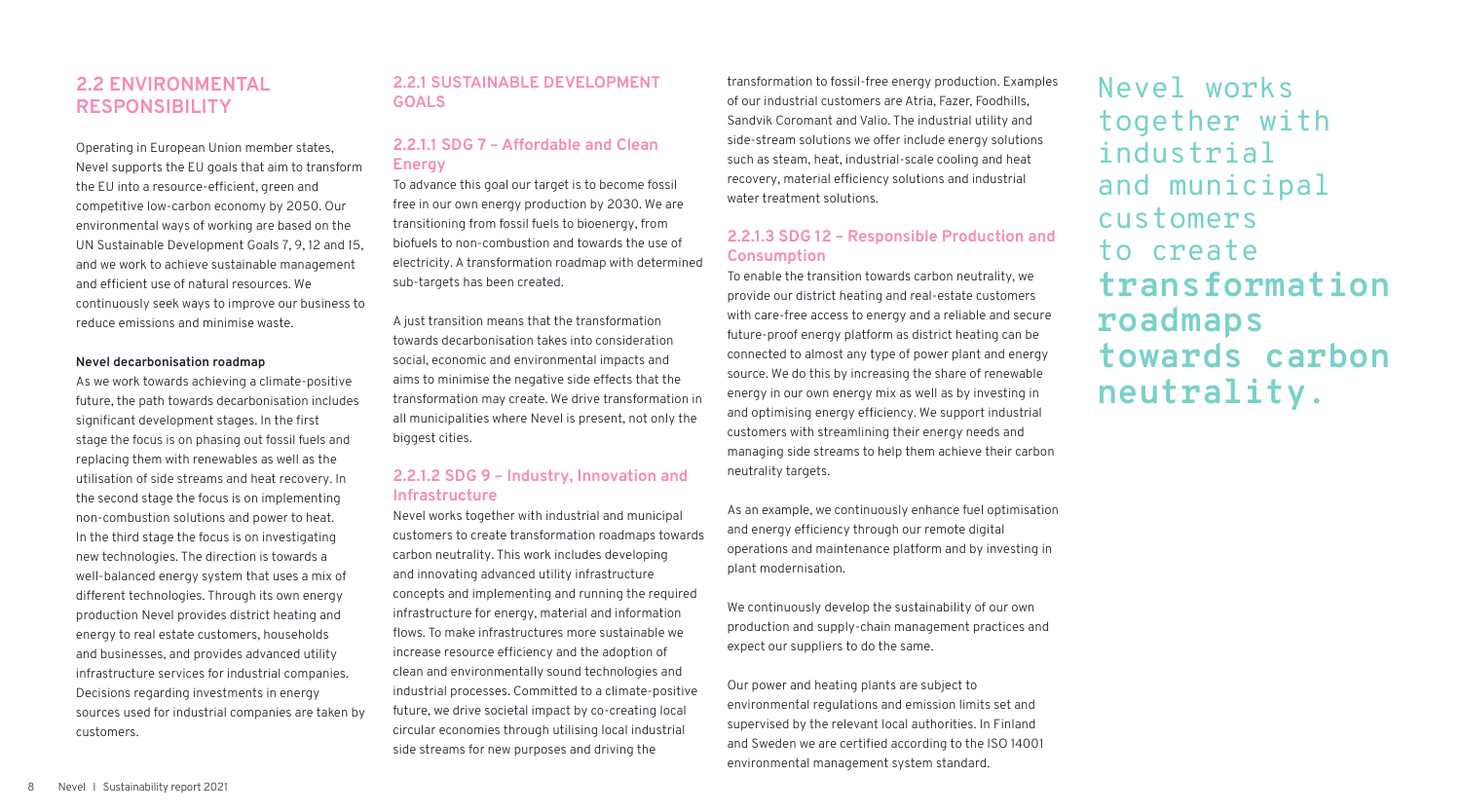# **Sustainable Development Goal (SDG)**

| Personnel and society                                             | <b>Nevel and SDG</b>                                                                                                                                                                                                                                                                                                                                                                          |
|-------------------------------------------------------------------|-----------------------------------------------------------------------------------------------------------------------------------------------------------------------------------------------------------------------------------------------------------------------------------------------------------------------------------------------------------------------------------------------|
| 7 - Affordable and clean energy<br>AFFORDABLE AND<br>CLEAN ENFRGY | We strive to become $CO2$ emission free in our own production by 2030.<br>We support our customers' technology-neutral transition towards CO <sub>2</sub><br>neutrality.                                                                                                                                                                                                                      |
| 8 - Decent work and economic growth                               | We are committed to offering our employees, partners and visitors<br>a safe, healthy working environment by using methods that prevent<br>injuries and accidents and promote well-being at work. We utilise our<br>working instructions and the competence of our personnel to identify and<br>mitigate risks and hazards.                                                                    |
| 9 - Industry, innovation and infrastructure                       | We build advanced utility infrastructure for and together with industries<br>and municipalities and innovate new concepts.<br>We strive to be part of a wider energy and material ecosystem.<br>We ensure the security of energy supply.                                                                                                                                                      |
| 12 - Responsible consumption and production                       | Together with our customers and partners, we co-create local circular<br>economies, e.g. by utilising side streams and excess heat and minimising<br>waste. We enable technology-neutral transition to carbon-neutral<br>operations and increase the share of side streams and certified wood<br>used in energy production. We promote and increase understanding of<br>the circular economy. |
| 15 - Life on land<br>$15$ an line                                 | We support biodiversity by working together with biofuel suppliers,<br>ensuring sustainable practices.<br>We use certified, residual wood that is fit for purpose.                                                                                                                                                                                                                            |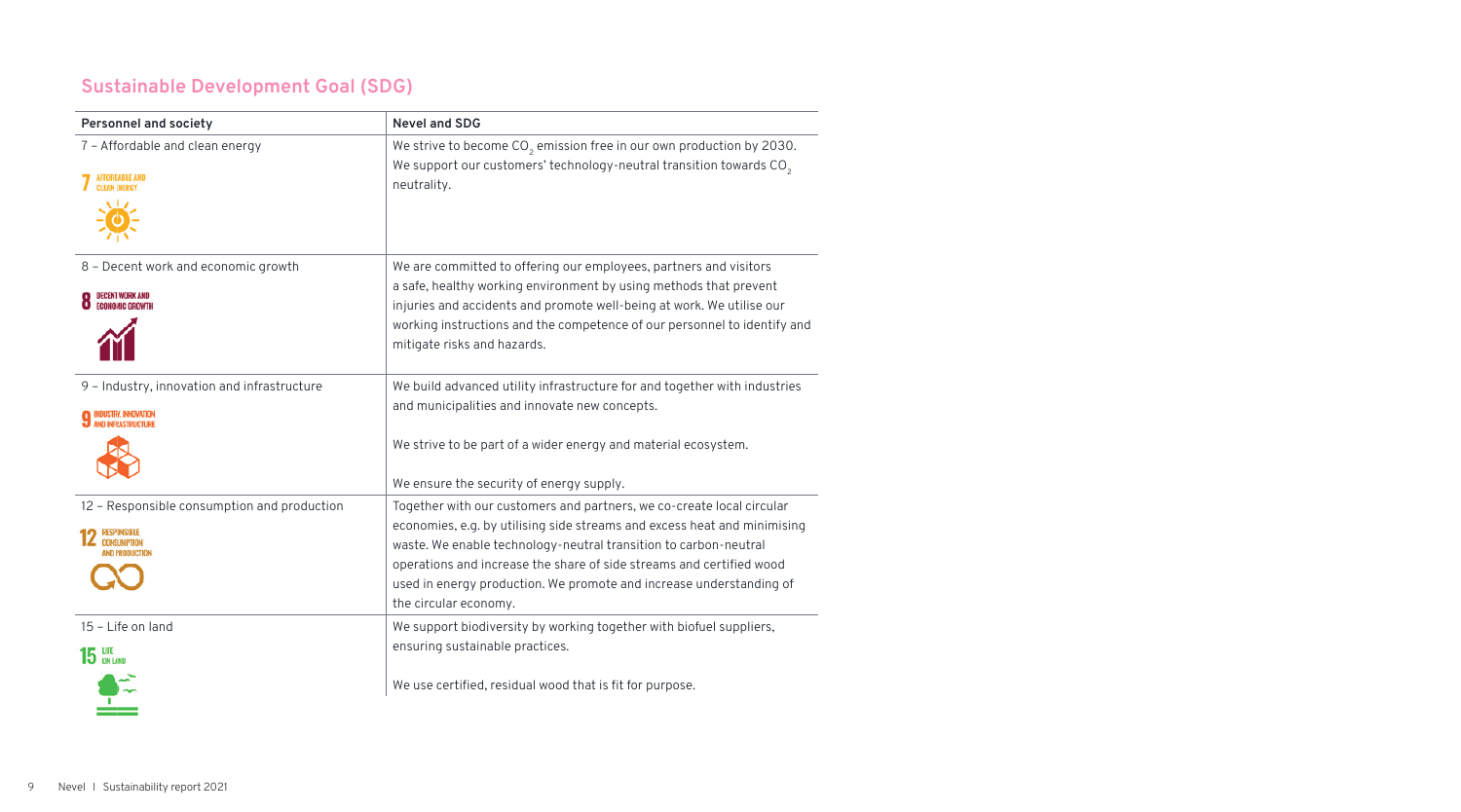#### **2.2.2 NEVEL'S PERFORMANCE IN ENVIRONMENTAL RESPONSIBILITY**

"In 2021

of **75%**

renewable

its target

Nevel reached

energy in its

total energy production."

#### **2.2.2.1 Increasing share of renewable energy**

In 2021 Nevel reached its target of 75% renewable energy in its total energy production. In comparison to 2020, Nevel increased its share of renewable energy by 12% from 67%. In 2021 energy was produced mainly with biofuels such as industrial wood residues and energy wood as well as with peat, oil and small amounts of coal and natural gas.

The share of renewable energy used in the production of energy for our industrial customers is 63%. The share of renewable energy in our own energy production is 83%.

#### **To increase our share of renewable energy in 2021 we:**

- invested in renewable energy and optimising fuel use
- invested in sulphur feeding systems in our Forssa and Lieksa power plants to reduce peat consumption
- piloted and implemented new technologies and
- phased out coal in our Salo power plant.

#### *Case: Phasing out the use of peat in Nevel's plants in Forssa and Lieksa*

*Plant conversions in Nevel's power plants in Forssa and Lieksa helped progress the green transformation by replacing peat with biofuel. In practice, the use of peat was replaced by a sulphur feeding system that enables the use of sulphur-free fuels such as sawdust and residual wood from the forest industry.* 

#### *Case: Cooperation with Åstorp municipality to expand our renewable district heating network*

*In 2021 Nevel signed a cooperation agreement with Sweden's Åstorp municipality's housing company Kvidingebyggen to supply sustainable district heating to Åstorp's new Björnekulla ås residential area, which will include almost 300 homes by the end of 2022. Nevel has supplied district heating to Åstorp municipality since 2015 and is now able to increase the amount of renewable energy in the municipality by expanding the existing district heating network.* 

#### *Case: Developing a process for reducing greenhouse gas emissions with the help of biochar*

*We tested and developed a process to produce biochar from side streams at our incineration plant in Kramfors during 2021. The output of the process includes both heat and charcoal. The charcoal can be used for, among other things, soil improvement in parks and horticulture, which helps to sequester*  carbon dioxide and significantly reduces greenhouse *gas emissions. The development of the technology and the logistics will continue with the goal of producing biochar at several of Nevel's heating plants around Sweden and Finland.*

Share of renewable energy in Nevel's total production, actual and targeted



Share of renewable energy in 2020 and 2021 in own production and industrial customer production

| SHARF OF RENEWARLES  | 2020 | 2021 |
|----------------------|------|------|
| Own production       | 76%  | 83%  |
| Industrial customers | 54%  | 63%  |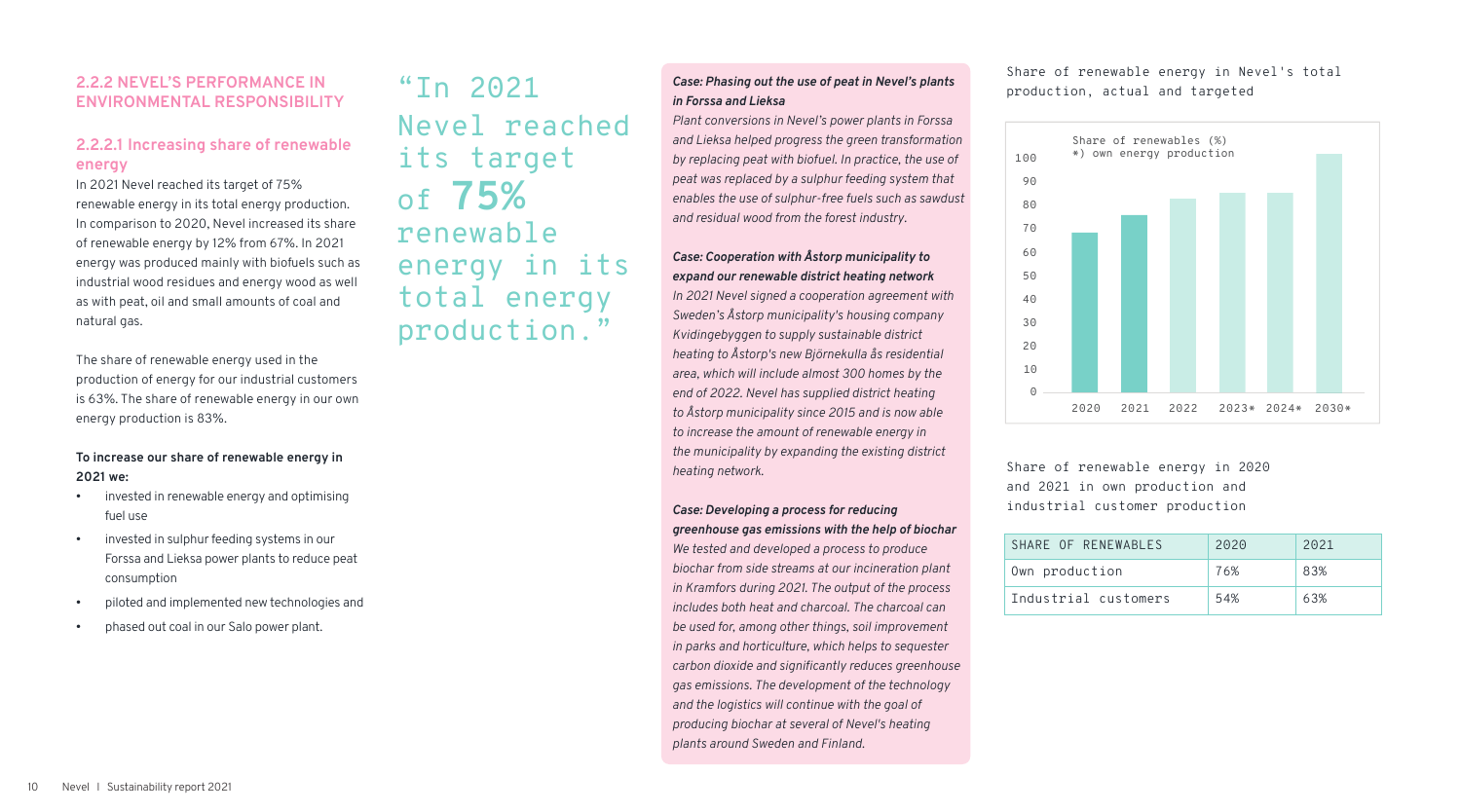#### **2.2.2.2 Reducing Scope 1 CO<sub>2</sub> emissions in Nevel's total and own production**

As part of our long-term ambition to become fossil free in our own energy production by 2030, Nevel´s target for 2021 Scope 1 CO<sub>2</sub> emissions for sold energy was 130g CO<sub>2</sub>/kWh. Our actual Scope 1 CO<sub>2</sub> emissions figure for sold energy was 108g CO<sub>2</sub>/kWh. Compared to 2020, our CO<sub>2</sub> emissions decreased by 35%. In our own production CO<sub>2</sub> emissions were 79 g/kWh in 2021.

Compared to 2020, our  $\textsf{C0}_2$ emissions decreased by **35%.**

#### To decrease Scope 1 CO<sub>2</sub> emissions for sold **energy in 2021 we:**

- invested in modernising heating plants and district heating networks
- systematically decreased our use of peat as an energy source
- installed five flue gas condensers in Finland and one in Sweden and
- performed plant conversions to enable transition from fossil fuels to biofuel.

#### **Nevel continues its work to transform its own energy production to fossil-free energy production by 2030 by:**

- investing in renewable energy
- modernising heating plants and district heating networks
- optimising energy use
- minimising fuel use and keeping flue gas residual oxygen levels to a minimum and
- increasing the use of recycled materials, side streams and excess heat.

#### Scope 1 CO<sub>2</sub> emissions in Nevel's total production, actual and targeted



Share of CO<sub>2</sub> emissions in 2021 in own production and industrial customer production

| CO, EMISSIONS IN 2021 |             |
|-----------------------|-------------|
| Own production        | 179q/kWh    |
| Industrial customers  | $147$ g/kWh |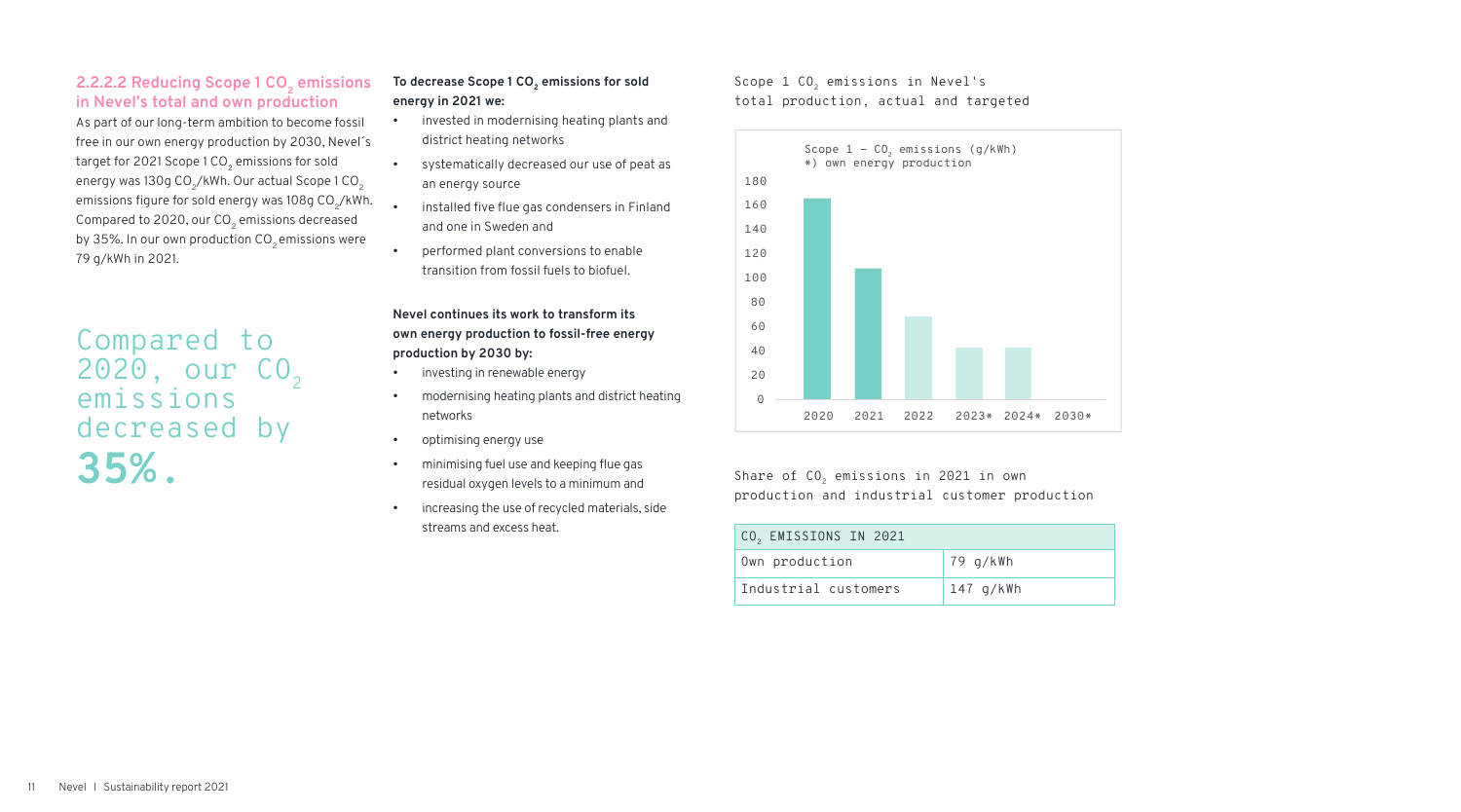#### *Case: Cooperation with Gnosjö municipality to reduce CO2 emissions in local district heating*

*Nevel has supplied renewable district heating to municipal properties in Gnosjö, Sweden since 2018. To meet increased demand, the district heating network was expanded with an energy-efficient wood chip boiler and by extending the culvert network by six kilometres. The new plant was put into operation in the fourth quarter of 2021 and now contributes to the municipality's goal of switching from natural gas to renewable energy sources. The transition to green energy supports several of the municipality's environmental goals. The cooperation between Gnosjö municipality and Nevel reduces the municipality's CO<sub>2</sub> emissions by 2,355 tonnes per year.* 

#### *Case: Investing in renewable energy and reducing CO2 emissions in Tibro*

*Nevel has chosen to invest in an Organic Rankine Cycle (ORC) turbine for its heating plant in Tibro, Sweden. The ORC turbine results in emission savings of up to 504 tonnes of carbon dioxide equivalents per year, which is in line with Nevel's sustainability goal of investing in renewable energy to work for a carbonneutral future. The ORC turbine is planned to be commissioned in early 2022. Compared to producing electricity and heat separately, cogeneration is very*  efficient and currently the most efficient fuel-based *way of producing energy.*

#### *Case: Making use of waste heat with the Nevel Cool solution*

*In 2021 Nevel launched a new cooling solution that enables cooling of properties in connection with district heating. The new Nevel Cool solution is aimed at large properties, and customers can choose heating and cooling as a complete service. The cooling service is connected to the district heating network and includes technical implementation, maintenance and fault alarms. The solution uses waste heat, with excess heat from properties being recovered in connection with the district heating network.* 

#### Case: Enabling further reductions in CO<sub>2</sub> emissions *through Nevel's digital operations and maintenance platform*

*Nevel's digital operations and maintenance platform enables the development and use of different applications based on machine learning. During the fi rst half of 2021, we developed a new solution that enables additional reductions in CO2 emissions. The solution is based on optimising the amount of energy channelled to the district heating network. This allows us to always match our output with the actual demand, so no excess energy is produced. Between September and December 2021, the solution was taken into use at Nevel's largest power plants, in Forssa and Lieksa in Finland, and in heating plants in Jokela and Mynämäki, also in Finland. The plan is to implement the solution at Nevel's other plants in Finland and Sweden as well.*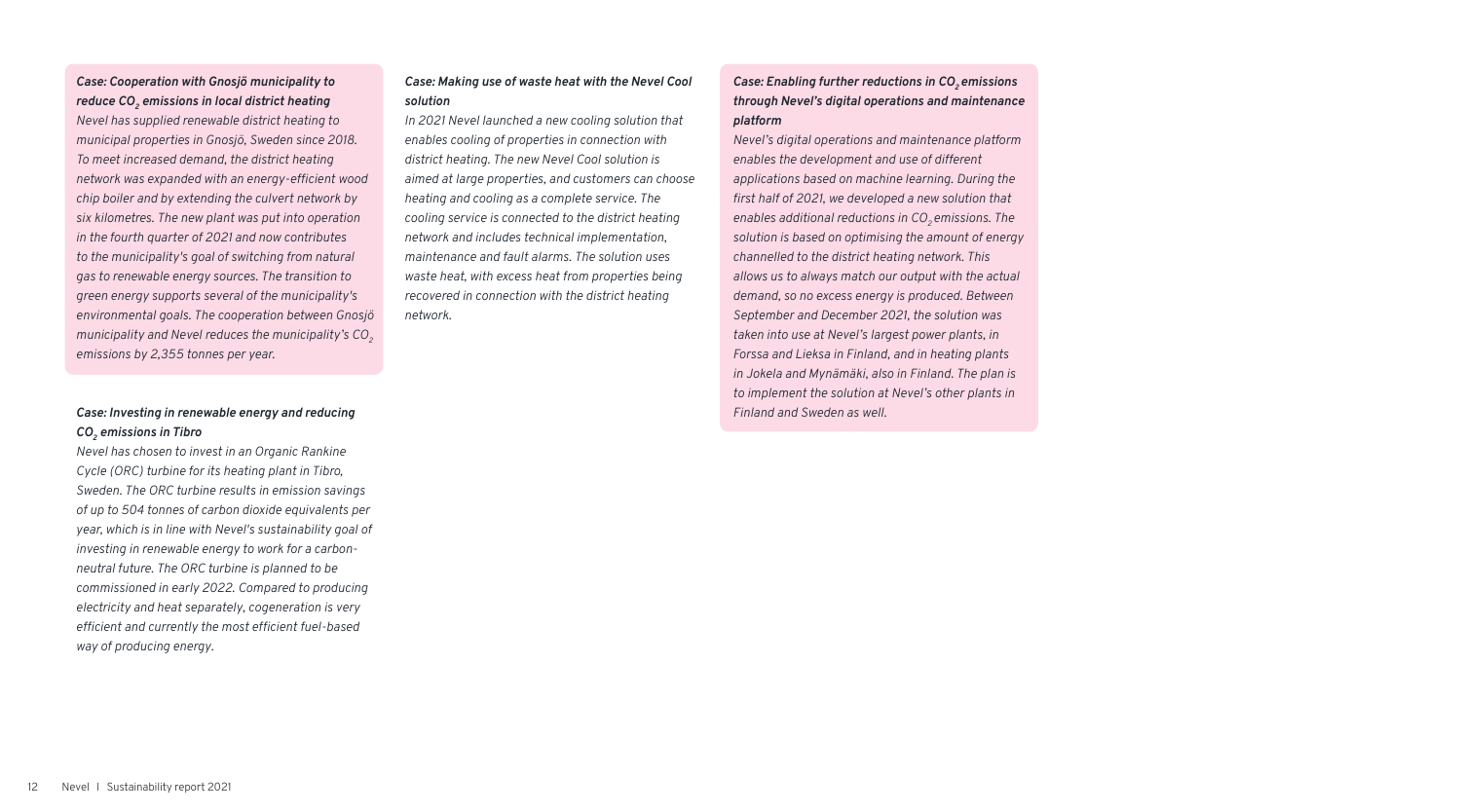#### **2.2.2.3 Reducing Scope 1 CO<sub>2</sub> emissions together with our industrial customers**

During 2021, work with our industrial customers included building advanced utility infrastructure concepts and building transformation roadmaps towards carbon-neutral operations. In 2021 the Scope 1 CO<sub>2</sub> emissions from our industrial customer base were 147 g/kWh.

#### *Case: Achieving CO2 reductions in industrial companies' energy production*

*In typical projects we help customers streamline their energy production and management of side streams to achieve their carbon-neutrality targets. Decisions on investments in energy sources used in existing facilities are taken by customers. Nevel helps customers identify fi t-for-purpose technologies, generating a transformation roadmap that fits the customer's objectives. Nevel ensures the control of the process and takes into consideration economic, social and environmental aspects to ensure a just transition and to minimise negative side effects.*

In the coming years we will continue to build local circular economies together with our industrial customers. Our target is to provide circular solutions, create valuable by-products and increase the share of energy production from side streams.

#### **2.2.2.4 Scope 2 CO<sub>2</sub> emissions and other emissions**

Scope 2 CO<sub>2</sub> emissions are indirect greenhouse gas emissions associated with the purchase of electricity. Our scope 2  $CO<sub>2</sub>$  emissions figure was 164 g  $CO<sub>2</sub>/kWh$ in 2021.

Energy production generates emissions to air and water. We control emissions and their environmental impacts through regular monitoring and using various technological reduction measures such as flue gas condensers. Wastewater generated in our production is treated either at the plant where it is produced, discharged into a nearby water system or directed to a municipal wastewater treatment plant for further processing, depending on the water quality.

Our primary goal is to minimise all waste generated in our plants. We also aim to reuse waste in our processes. Incineration of solid fuels generates ash, which accounts the for the majority of the waste from our energy production. In 2021 98% of the ash

we generated was utilised as forest fertiliser or in construction, for example for road construction or groundworks. We are continuously looking for new opportunities to use our ashes, and this includes participation in research projects. Other types of waste generated in our plants include construction waste, wood waste, and waste soil and oils.

#### **2.2.2.5 Environmental compliance**

Nevel identifies and systematically monitors changes in regulatory and other requirements that apply to its operations. All environmental deviations are addressed to determine corrective and preventive actions. Environmental deviations that have a significant impact on the environment are reported to the relevant authorities.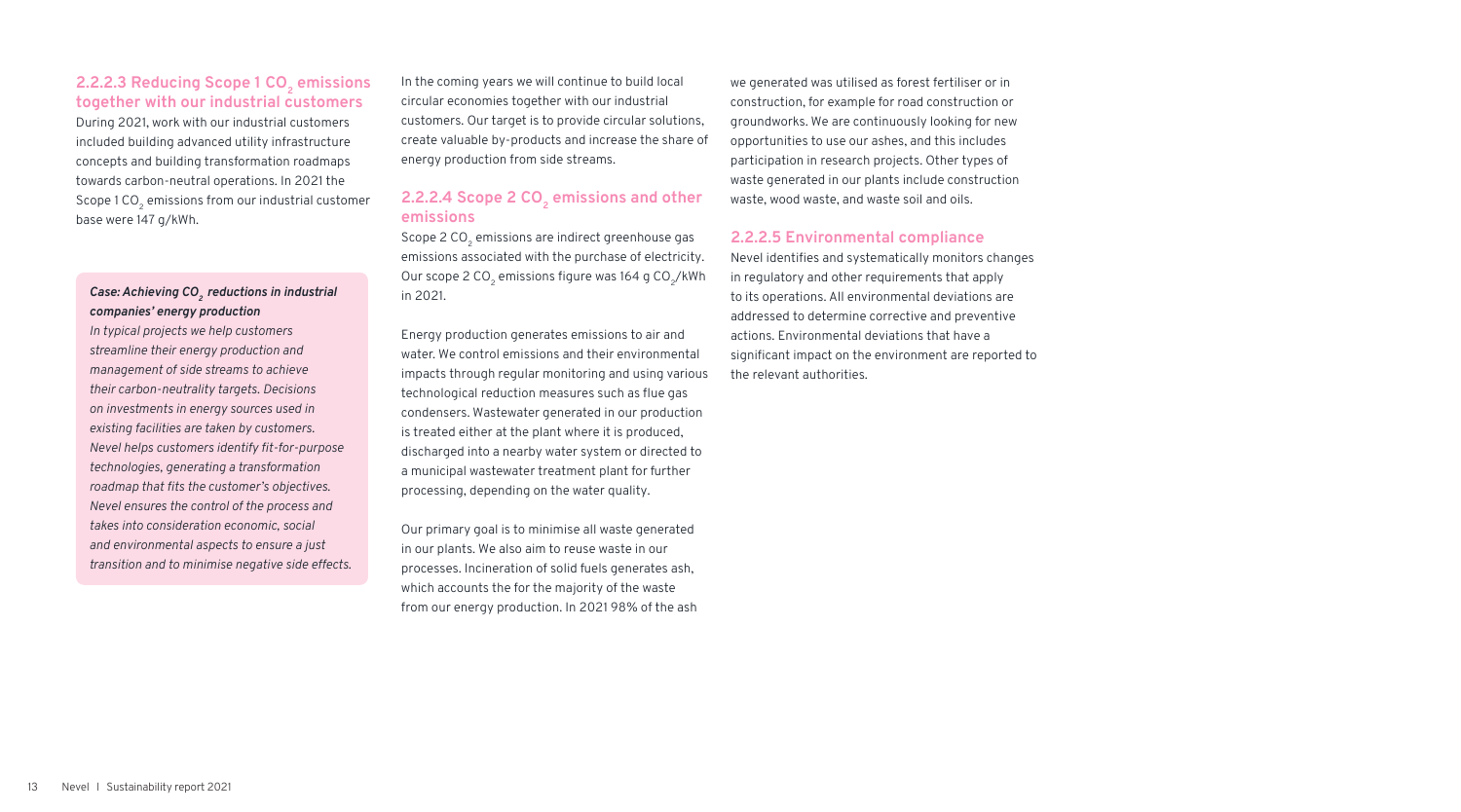#### Environmental performance in figures

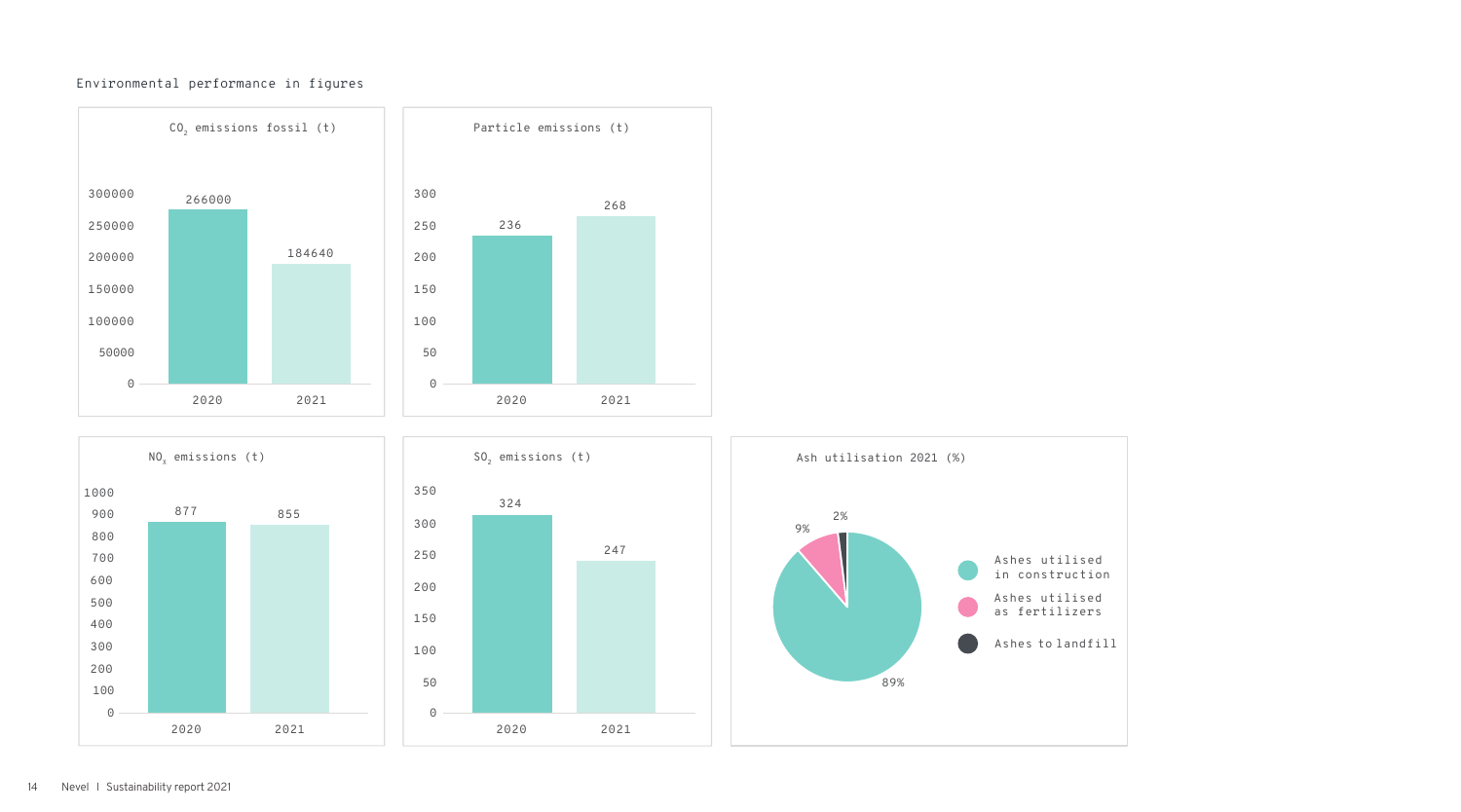### **2.3 SOCIAL RESPONSIBILITY**

Nevel has an impact on the wellbeing and lives of thousands of individuals, including employees, customers, suppliers and members of society in general. The impact relates to a wide range of areas from products, services and job opportunities to human rights, health and safety, environment, training, learning and innovations for the future. We strive to improve our corporate social responsibility performance in order to enhance the prosperity of communities. Our focus is on a strong safety culture and promoting future-proof local circular economies; ensuring the consideration of economic, social and environmental perspectives and a just transition. .

#### **2.3.1 SUSTAINABLE DEVELOPMENT GOALS**

Our work on social responsibility supports the following UN Sustainable Development Goals: 8 –Decent Work and Economic Growth; 9 – Industry, Innovation and Infrastructure; 12 – Responsible Consumption and Production; and 15 – Life on Land.

#### **2.3.1.1 SDG 8 – Decent Work and Economic Growth**

To promote decent work and economic growth, we are committed to offering our employees, partners, customers and visitors a safe, healthy working environment by continuously improving methods that prevent injuries and accidents and advance wellbeing at work. Health and safety are our top

priorities, and our target is zero injuries. Our aim is to build our health and safety culture to the highest level possible, and to do that we develop and utilise working instructions and regularly improve the competence of our personnel to help identify and mitigate risks and hazards. All employees have the right to return home safely after each working day. We also protect labour rights and adhere to anticorruption principles. Our aim is to create a great place to work via good leadership, work-life balance and development opportunities for all and to follow up on progress via regular surveys.

Nevel is subject to occupational safety and environmental law, regulations and acts. These require managing safety, providing leadership, putting policies in place and actively reducing risks. Nevel is certified according to the ISO 9001 quality management standard in Finland and is working towards ISO 14001 environmental management certification in Finland and Sweden. Complying with these standards requires proper measurement of, and improvements in, our social and environmental impacts.

#### **2.3.1.2 SDG 9 – Industry, Innovation and Infrastructure**

To make infrastructure more sustainable, we enable a technology-neutral transition to carbon-neutral operations for our customers and promote circular economy concepts from an economic, social and environmental perspective. We build advanced utility infrastructure for and together with industries and municipalities, and innovate new concepts. We strive to be part of a wider energy and material ecosystem.

#### **2.3.1.3 SDG 12 – Responsible Production and Consumption**

As a sustainability-focused company we advance responsible production and consumption by promoting and building circular economies via management of energy and material streams. We focus on long-term development and activities that reduce emissions and waste. We do this partly through developing our own energy production and partly by acquiring and investing in industrial utility infrastructures where we can work to achieve fossil-free operations. To develop a sustainable society through circular economy concepts, we

- continuously increase the use of side streams in our fuel mix
- recover excess energy and by-products from industrial applications
- create local circular economies for recovered materials and heat through our district heating network
- identify opportunities to use recovered energy and materials within industries and
	- increase resource efficiency by optimising energy production processes with our digital operations and maintenance platform and its machine learning algorithms.

Our target is also to promote responsible sourcing of biofuel and biodiversity by requiring and developing sustainable forest-use practices together with our biofuel suppliers. Our commitment is security of energy supply in all circumstances, for all our customers.

#### **2.3.1.4 SDG 15 – Life on Land**

In terms of biodiversity we promote this goal by requiring and developing sustainable forest-use practices together with our biofuel suppliers. Our goal is to use residual wood and increase the use of industrial side streams and other renewable energy sources. The locations of our production plants are managed in accordance with all relevant environmental regulations.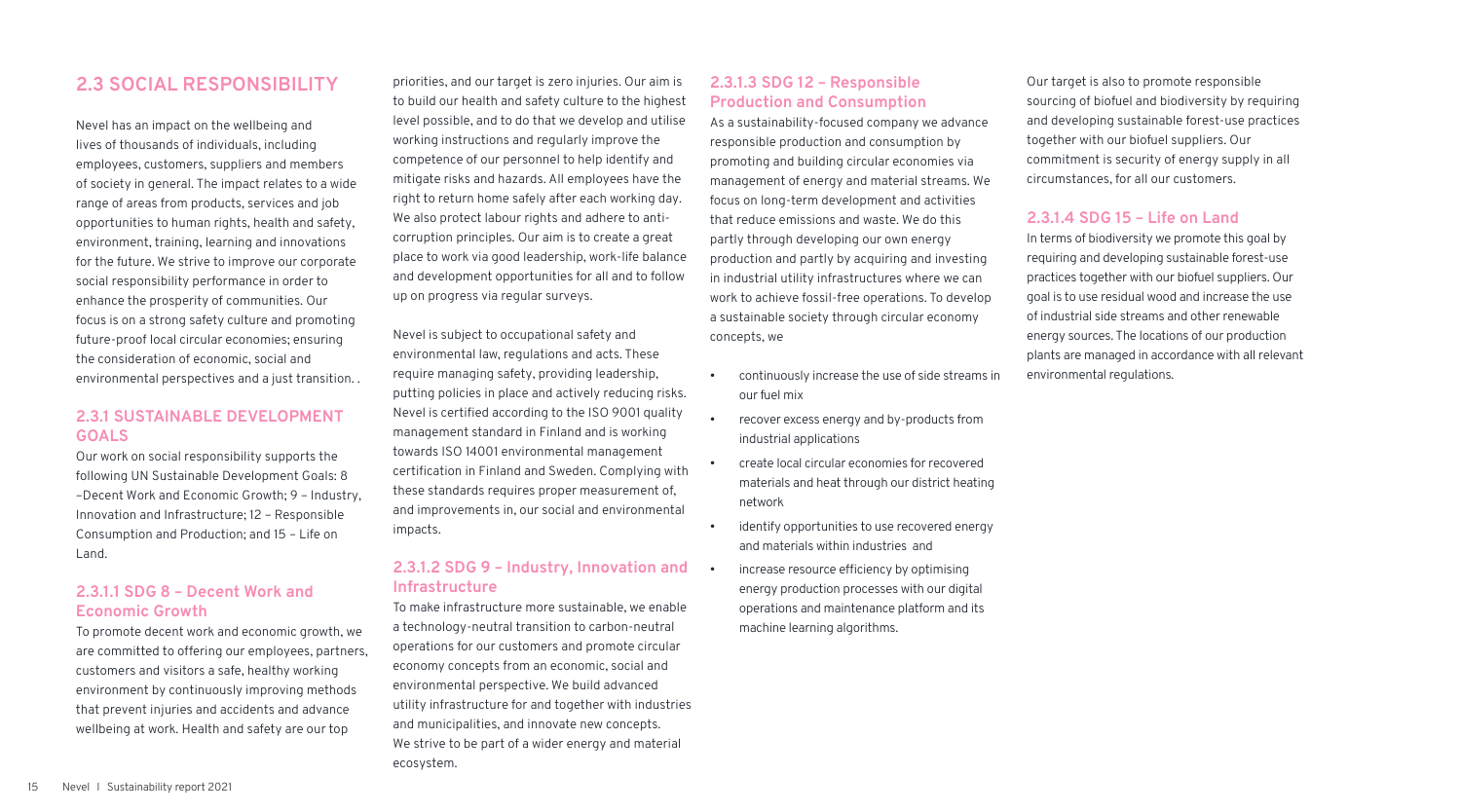#### **2.3.2 SOCIAL RESPONSIBILITY PERFORMANCE**

#### **2.3.2.1 Health and safety**

In 2021 our strong drive to make health and safety a priority for employees and contractors progressed as planned. Further development areas for our next steps relating to safety culture and operational safety were initiated.

"In 2021 our strong drive to make health and safety a priority for employees and contractors progressed as planned."

Our safety agenda is based on the principle of zero injuries, and in 2021 we focused on preventive safety measures such as developing our safety assessments, walks, audits and observations, and implementing safety-related discussions as part of our ways of working.

A new online tool was taken into use to manage and follow safety performance. Nevel employees were trained to use the tool with a particular emphasis on preventive safety. During the year we exceeded our goal of 1,000 safety and environmental observations, an increase of 40%

compared to the previous year. Other safety training included safety inductions and training for radiation protection.

Strict measures were maintained due to the continued global pandemic to secure availability of energy for all our customers, maintain business continuity and ensure the health and safety of our own employees and those of our subcontractors.

Nevel's safety performance is evaluated using key performance indicators (KPIs), which include lost time injury (LTI) and medical treatment required (MTR) frequencies. In 2021, Nevel had 4 LTIs and 1 MTR concerning both our own employees and those of external subcontractors. Investigations were conducted and corrective actions taken.

Nevel is part of the Great Place To Work (GPTW) employee programme through its annual Trust Index employee survey. In 2021 the response rate for our GPTW Trust Index survey was a record 91%. The programme helps quantify our company culture and increase employee engagement. In addition to employee surveys, regular employee meetings are conducted including occupational health and safety forums and development discussions, which provide a platform for managing individual targets and performance. Nevel provides an occupational health service for all its employees.

Our safety work continues by setting safety targets and actions, including the identification of new learning opportunities and activities in cooperation with our suppliers.

#### **2.3.2.2 Circular economy**

During 2021, we increased the use of waste heat and side streams in our own production and in cooperation with our customers.

# "Nevel implemented five flue gas condensers in Finland and one in Sweden."

Nevel implemented five flue gas condensers in Finland and one in Sweden. The projects received investment support from Business Finland. The flue gas condensers improve the energy efficiency of our plants, reducing fuel consumption, heat loss and greenhouse gas emissions. The residents of the areas surrounding the plants will be able to enjoy cleaner air as the technology filters out small particles generated during fuel combustion.

During the year Nevel also explored new opportunities to promote circular economy concepts in Juuka, Finland, and applied for an environmental permit for the production of biogas and fertiliser products primarily from by-products of the local food industry. Biogas production will start once the necessary permits have been issued and further decisions made in spring 2023 at the earliest.

To enhance the circular economy in Forssa, Nevel applied for an amendment to the environmental permit for its plant, which will enable utilisation of solid recovered fuel. A decision on the progress of

the project will be taken later. The initial share of solid recovered fuel would be 20% and the plan is to gradually increase this figure.

> Together with our customers, in 2021 we developed concepts to build local circular economies. In

municipalities, we have ensured paths towards fossil-free energy production, enabling a just transition to decarbonisation even in smaller towns.

#### *Case: New boiler to reduce total energy consumption in Orust*

*In August 2020, Nevel acquired two district heating networks from the municipality of Orust on the Swedish west coast. The district heating plants are in Henån and Ellös, and the production is about 9 GWh per year.*  To improve energy efficiency, Nevel installed a new *boiler, which is started and stopped automatically and is therefore only in operation when the solar panels are unable to generate enough energy. This results in better economy because the energy from the solar panels can be utilised optimally. The cooperation between Orust municipality and Nevel saves 300 MWh of energy per year.*

#### **2.3.2.3 Fuel sourcing**

During 2021 Nevel renewed its fuel sourcing practices with a focus on reducing the use of fossil fuels such as peat and increasing the share of residual wood. Through cooperation with our fuel suppliers, we improved the sustainability of our fuels and developed our sourcing practices.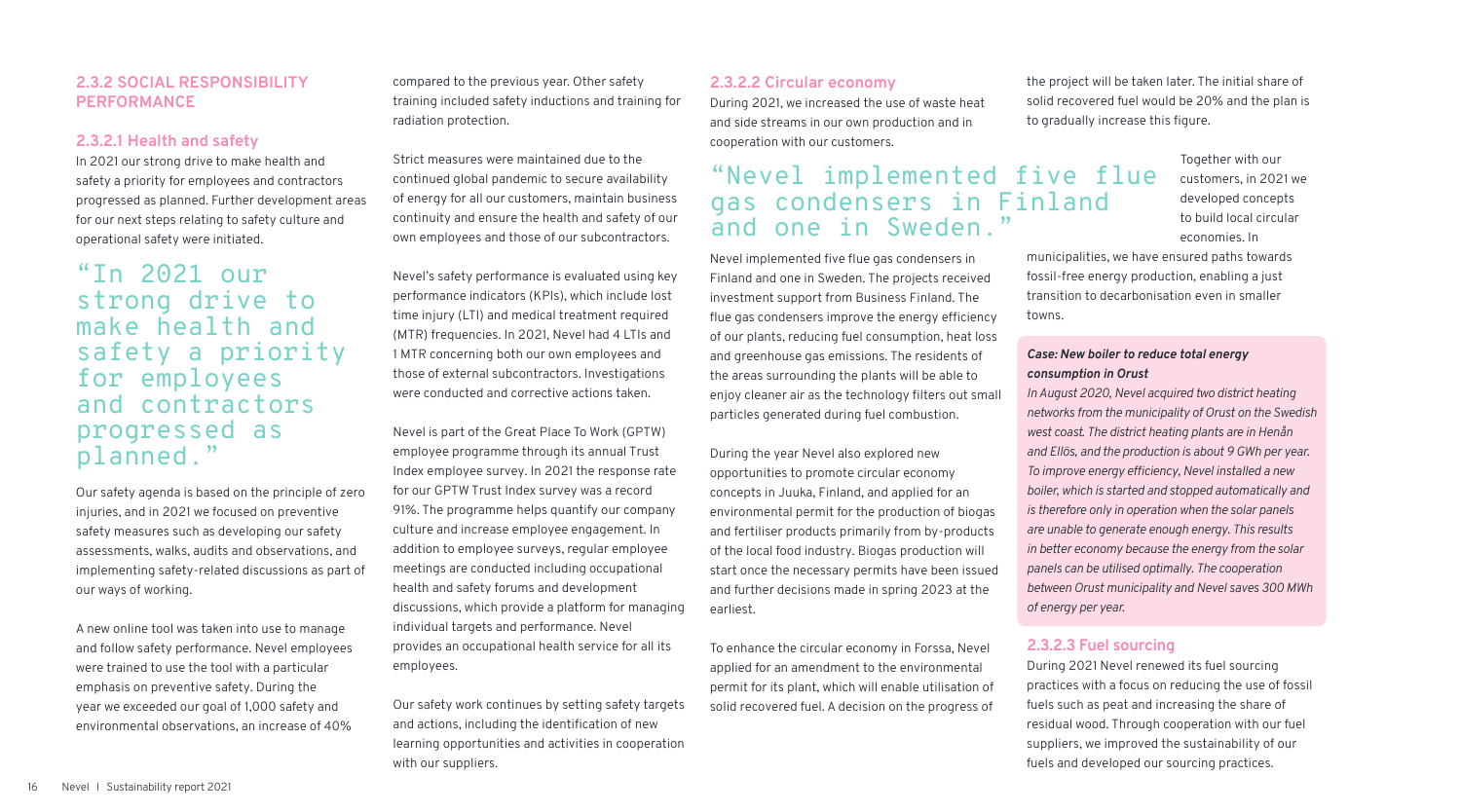## **2.4 GOVERNANCE**

#### **2.4.1 NEVEL'S GOVERNANCE**

Our goal is to become a sustainable and transparent corporate citizen in all the locations where we operate by having high ethics, ensuring transparent and accountable governance, maintaining proactive dialogue with local communities and implementing sophisticated risk-management practices to ensure compliance for our business and our operations. We are committed to building a culture that provides a safe, healthy working environment for us, our customers and our partners.

Nevel´s sustainability programme is monitored and guided by our ESG Committee, a preparatory body for the Board of Directors. The Nevel management team is responsible for the company's business operations, including planning and process development, as well as monitoring performance via business plans and financials.

#### **2.4.2 NEVEL'S PERFORMANCE IN 2021**

#### **2.4.2.1 High ethics**

Upon transfer of ownership to Ardian Infrastructure, a world-leading private investment house, a new governance structure was put in place following the rules and regulations defined by the Finnish Limited Liability Companies Act.

"Our code of conduct was approved as guidance for making the kinds of decisions required from **a good corporate citizen."**

Our code of conduct was approved as guidance for making the kinds of decisions required from a good corporate citizen. Following the code of conduct helps us promote fair business practices and shows that we expect the same from our business partners and anyone else involved in our value chain.

#### **2.4.2.2 Transparent and accountable governance and uncompromised compliance**

Nevel's management system has undergone major adaptions to be suitable for our purposes. This includes changes to the governance model as well as renewed processes and corresponding documentation. Internal audits were performed as part of our continuous improvement programme. A periodic external certification audit was performed by Kiwa confirming our management system complies with both ISO 9001 (Quality) and ISO 14001 (Environment).

Nevel's Privacy notice was updated in 2021. Nevel is committed to respecting privacy and processing personal data according to Regulation (EU) 2016/679 – the European Union's General Data Protection Regulation (GDPR) – and other applicable privacy laws and regulations.

#### **2.4.2.3 Sophisticated risk management**

As part of the company's control and monitoring system we conduct continuous evaluation of risks and opportunities at different levels of the company. On an overall level, the enterprise risk management model was reviewed and adapted to suit Nevel.

The main identified risks related to potential changes in the regulatory environment, development and potential uncertainties in fuel supply as well as risks associated with the operating environment such those related to safety, environment and cybersecurity.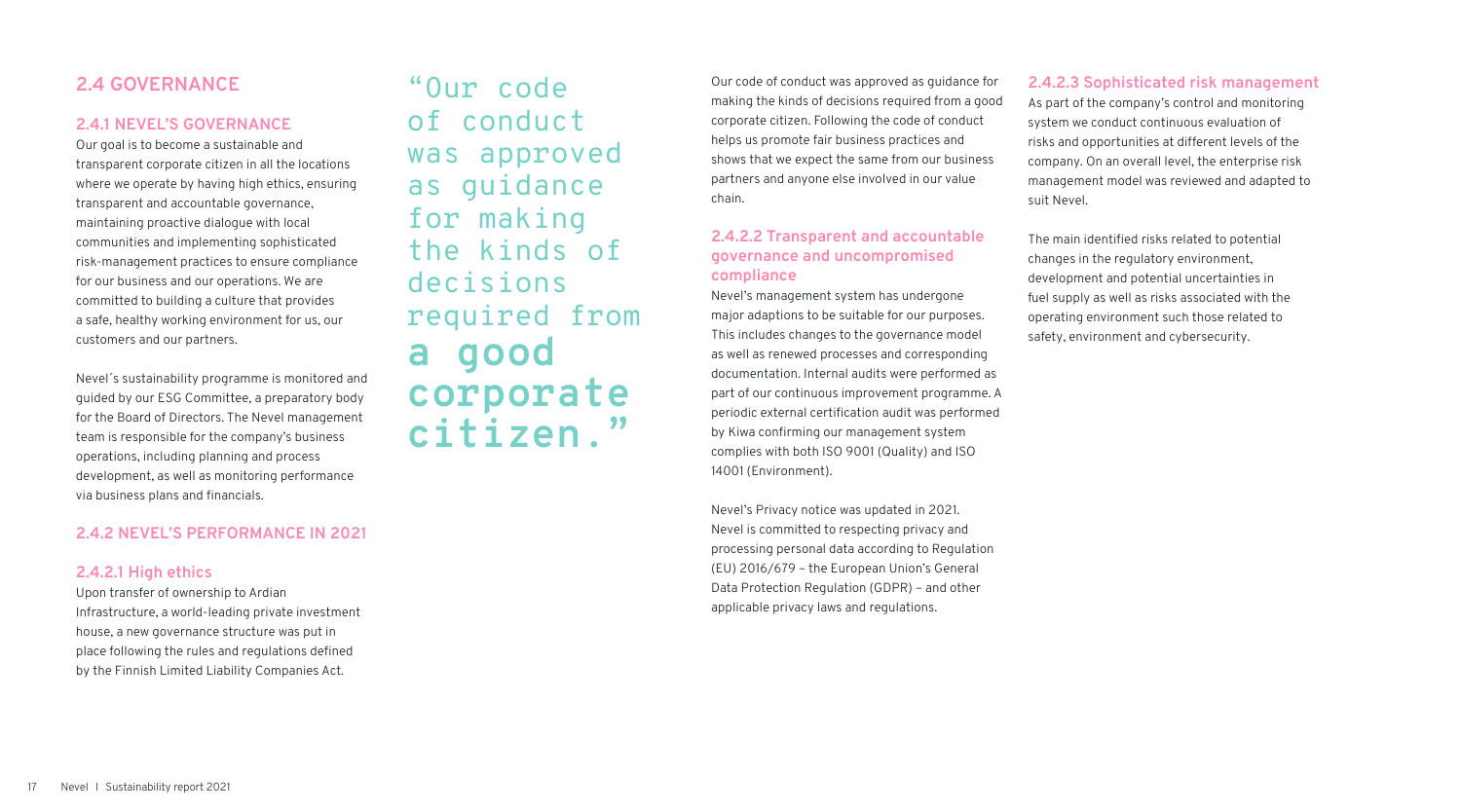# **3 Reporting principles and GRI**

#### **3.1.1 THE BASIS OF OUR REPORTING METHODS**

#### **3.1.2 GRI**

Nevel's Sustainability Report 2021 references the following disclosures from the Global Reporting Initiative (GRI) topic-specific standards presented in the table below. The reporting period is 1 January 2021 to 31 December 31 2021. Additional information about the report can be requested from Nevel's Director of Sustainability.

| GRI 2: General disclosures 2021 |                                                                                | Section,<br>comments          |  |  |
|---------------------------------|--------------------------------------------------------------------------------|-------------------------------|--|--|
|                                 | Organisation and its reporting practices                                       |                               |  |  |
| $2 - 1$                         | Organisational details                                                         | 1.1.1, 1.1.3                  |  |  |
| $2 - 2$                         | Entities included in the organisation's<br>sustainability reporting            | 1.1.2                         |  |  |
| $2 - 3$                         | Reporting period, frequency and contact<br>point                               | 1.1.2                         |  |  |
| $2 - 4$                         | Restatements of information                                                    | 1.1.2                         |  |  |
| $2 - 5$                         | External assurance                                                             | 1.1.2                         |  |  |
|                                 | Activities, value chain and workers                                            |                               |  |  |
| $2 - 6$                         | Activities, value chain and other<br>business relationships                    | 1.1.5                         |  |  |
| $2 - 7$                         | Employees                                                                      | 1.1.5                         |  |  |
| $2 - 8$                         | Workers who are not employees                                                  | 1.1.5                         |  |  |
| Governance                      |                                                                                |                               |  |  |
| $2 - 9$                         | Governance structure and composition                                           | 2.4, Nevel.<br>com/governance |  |  |
| $2 - 11$                        | Chair of the highest governance body                                           | 2.4, Nevel.<br>com/governance |  |  |
| $2 - 12$                        | Role of the highest governance body in<br>overseeing the management of impacts | 2.4                           |  |  |
| $2 - 13$                        | Delegation of responsibility for<br>managing impacts                           | 2.4                           |  |  |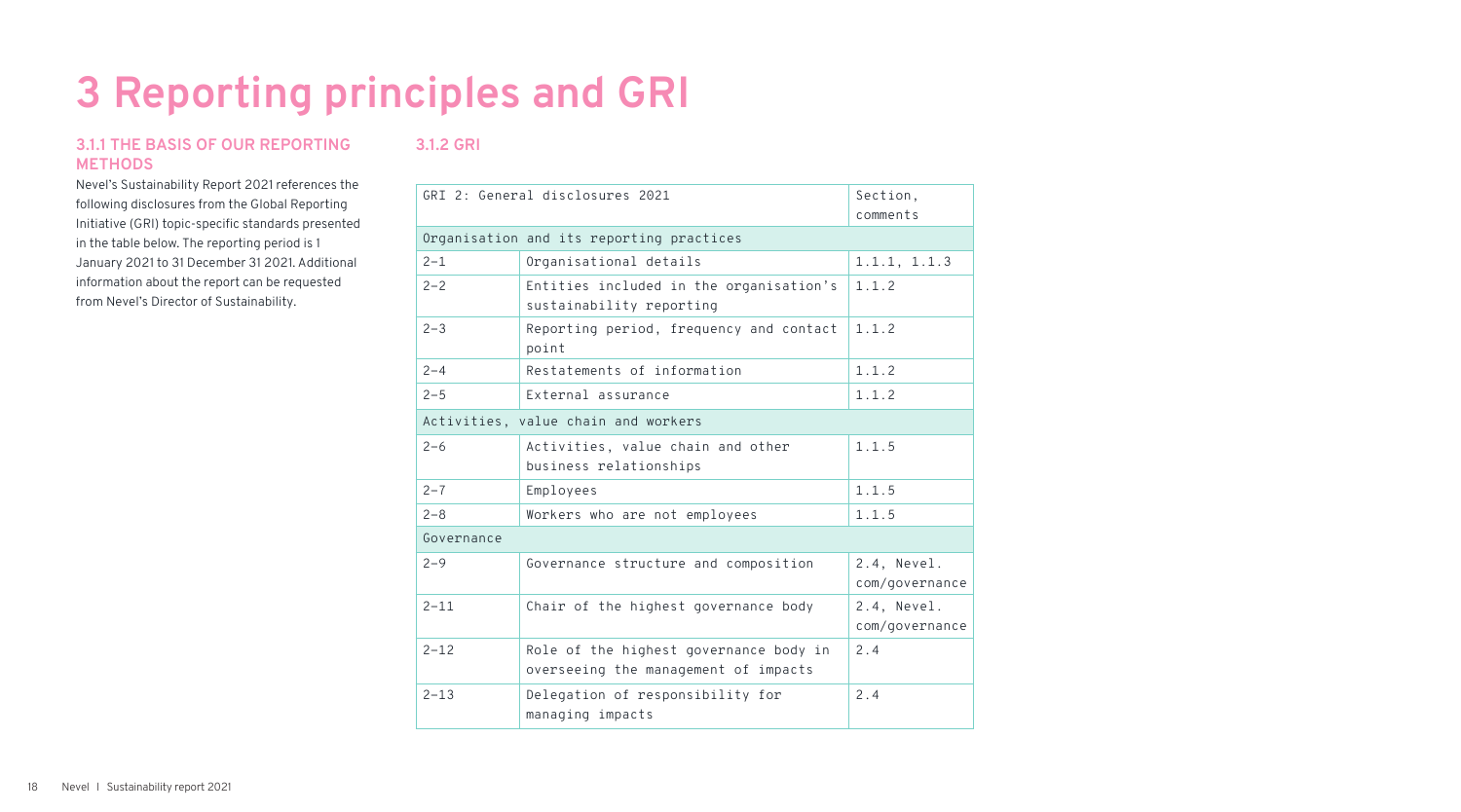| $2 - 14$               | Role of the highest governance body in<br>sustainability reporting                                            | 2.4          |  |
|------------------------|---------------------------------------------------------------------------------------------------------------|--------------|--|
|                        | Strategy, policies, and practices                                                                             |              |  |
| $2 - 22$               | Statement on sustainable development<br>strategy                                                              | 1.1.4        |  |
| $2 - 23$               | Policy commitments                                                                                            | 2.3.1.1      |  |
| $2 - 27$               | Compliance with laws and regulations<br>(GRI 307: Environmental Compliance 2016)<br>removed from revised GRI) | 2.4.2.2      |  |
| Stakeholder engagement |                                                                                                               |              |  |
| $2 - 29$               | Approach to stakeholder engagement                                                                            | 1.1.5, 1.1.2 |  |

| $305 - 5$           | Reduction of GHG emissions                                                                  | 2.2.2   |  |
|---------------------|---------------------------------------------------------------------------------------------|---------|--|
| $305 - 7$           | Nitrogen oxides (NOx), sulfur oxides<br>$(S0x)$ , and other significant air<br>emissions    | 2.2.2   |  |
| GRI 306: Waste 2020 |                                                                                             |         |  |
| $306 - 1$           | Waste generation and significant waste-<br>related impacts (Topic management<br>disclosure) | 2.3.1.3 |  |
| $306 - 2$           | Management of significant waste-related<br>impacts (Topic management disclosure)            | 2.2.2.4 |  |
|                     |                                                                                             |         |  |

|                                   | GRI 300: Environmental responsibility                                        | Section,<br>comments |  |
|-----------------------------------|------------------------------------------------------------------------------|----------------------|--|
| GRI 303: Water and Effluents 2018 |                                                                              |                      |  |
| $303 - 1$                         | Interaction with water as a shared<br>resource (Topic management disclosure) | 2.2.2.4              |  |
| GRI 305: Emissions 2016           |                                                                              |                      |  |
| $305 - 1$                         | Direct (Scope 1) GHG emissions                                               | 2.2.2                |  |
| $305 - 2$                         | Energy indirect (Scope 2) GHG emissions                                      | 2.2.2.4              |  |
| $305 - 4$                         | GHG emissions intensity                                                      | 2.2.2                |  |

|           | GRI 400: Social responsibility                                                                                                 | Section,                              |
|-----------|--------------------------------------------------------------------------------------------------------------------------------|---------------------------------------|
|           |                                                                                                                                | comments                              |
|           | GRI 403: Occupational Health and Safety 2018                                                                                   |                                       |
| $403 - 1$ | Occupational health and safety<br>management system (Topic management<br>disclosure)                                           | $2.3.1.1$ ,<br>$2.3.2.1$ ,<br>2.4.2.2 |
| $403 - 2$ | Hazard identification, risk assessment,<br>and incident investigation (Topic<br>management disclosure)                         | 2.3.2.1                               |
| $403 - 3$ | Occupational health services (Topic<br>management disclosure)                                                                  | 2.3.2.1                               |
| $403 - 4$ | Worker participation, consultation,<br>and communication on occupational<br>health and safety (Topic management<br>disclosure) | 2.3.2.1                               |